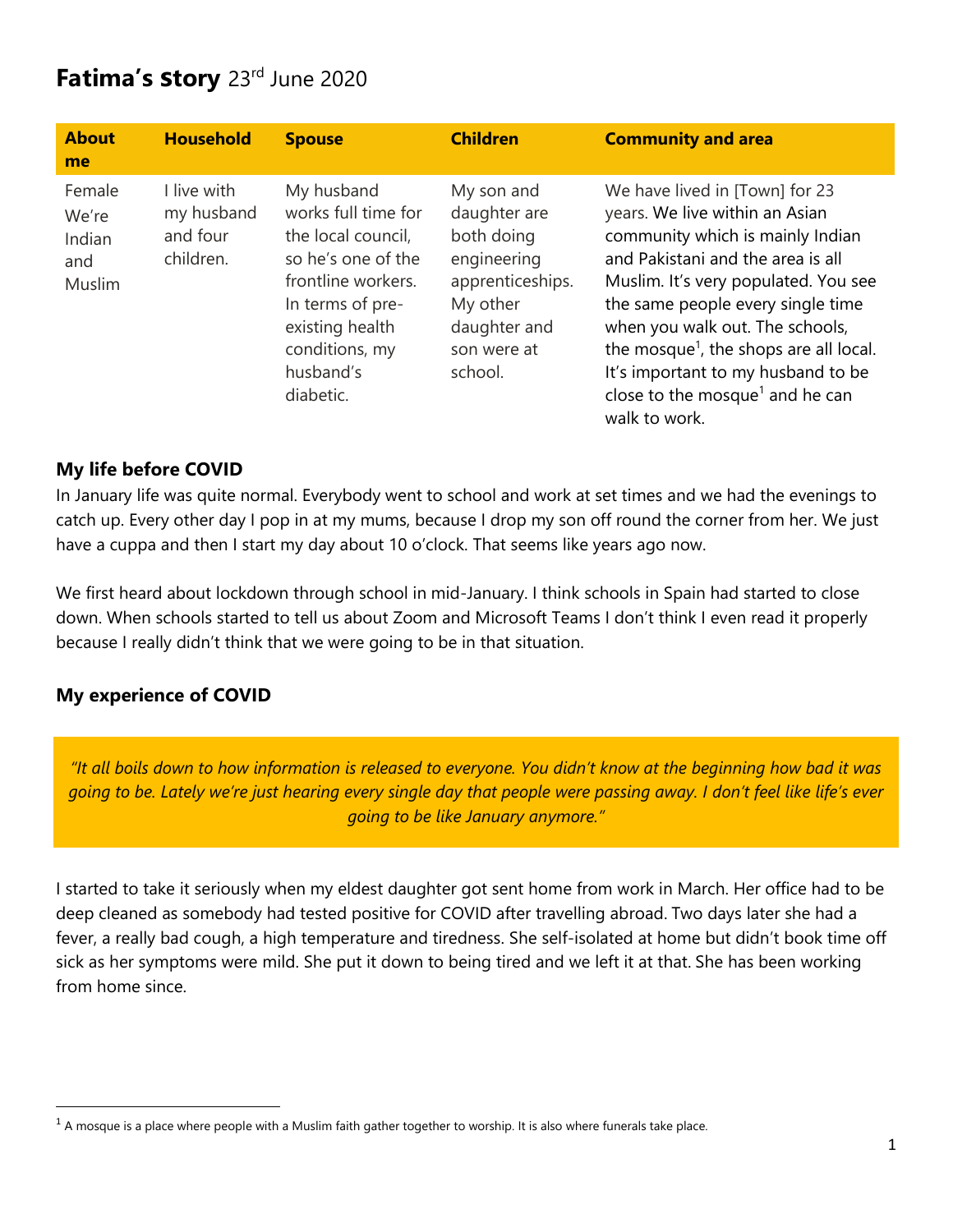My own symptoms started just a few days before Ramadan<sup>2</sup> (mid-April). For all of Ramadan<sup>2</sup> I couldn't taste any food at all! But I didn't have any other symptoms. We didn't know much about it at the time so we didn't take it seriously.

After that, my husband had quite a severe fever. He was bed ridden for three days. Quarantining was quite difficult. My daughter stayed in her room, others slept downstairs and we all tried to stay in separate rooms. We were doing every Indian herbal thing that you could think of, like black seed oil. We managed everything from home with painkillers and didn't get tested.

My parent's household experienced COVID more severely than us. They live with my brother, his wife, my sister and two little children. One of my nephew's had cancer. My brother took him to the Children's Hospital in [city] for specialist treatment the first week of Ramadan<sup>2</sup> and the very next day he wasn't feeling well. One after the other they were all ill. One had a fever, one lost sense of taste, one coughed a lot, but my dad had all of it - he couldn't even walk downstairs. He's got a heart condition and diabetes. When my dad started to have breathing difficulties, they contacted NHS 111 and he had to go into hospital. He wasn't admitted, he just came back home with antibiotics. He'd lost so much weight he was like half a man.

#### **My life after COVID**

Our Ramadan<sup>2</sup> was actually quite good in lockdown, but Eid<sup>3</sup> was really difficult. Our in-laws usually have a traditional breakfast, but my sister-in-law's brother passed away from COVID, so it was really sensitive - it would have been a disrespect to my sister-in-law to go for breakfast. If she couldn't go her brother's funeral, it doesn't make sense for us to be hunky-dory with everybody getting together two weeks later.

I've heard of people up the road and down the road passing away and people who are my mum's friends. In terms of lockdown and social distancing, I just thought our lot wouldn't do it properly. But now they are trying to do it as properly as they can, most people are wearing masks, and I think that's driven by their experiences of having lost people.

We've become more withdrawn as a community, my daughter feels more withdrawn at work virtually, and although we're all completely recovered in terms of symptoms, we feel more withdrawn as a family. My dad's shaken up a lot. He's scared that he's still got it and somebody else is going to get it off him. He is still isolating and waiting for an official government thing to say that he can come to my house. Living this way is going to be really hard. Normally when somebody passes away, everybody gets together and sends food to each other and supports each other, but now we probably would ring the immediate family. Even going to the mosque<sup>1</sup>, my husband's temperature is taken, and he has to have his own prayer mat, otherwise you're not allowed in. Praying in a mosque<sup>1</sup> in a socially distanced way is not nice at all. People are coming for their own worship just to get out of the house.

 $<sup>2</sup>$  Ramadan is the ninth month of the Islamic calendar. During this period, people with a Muslim faith abstain from food and drink (fasting).</sup>

 $3$  Eid is an important event, which are celebrated by people with a Muslim faith. Eid al-Fitr marks the end of the fasting month. Eid al-Adha (acknowledging prophet Ibrahim's willingness to sacrifice his son.